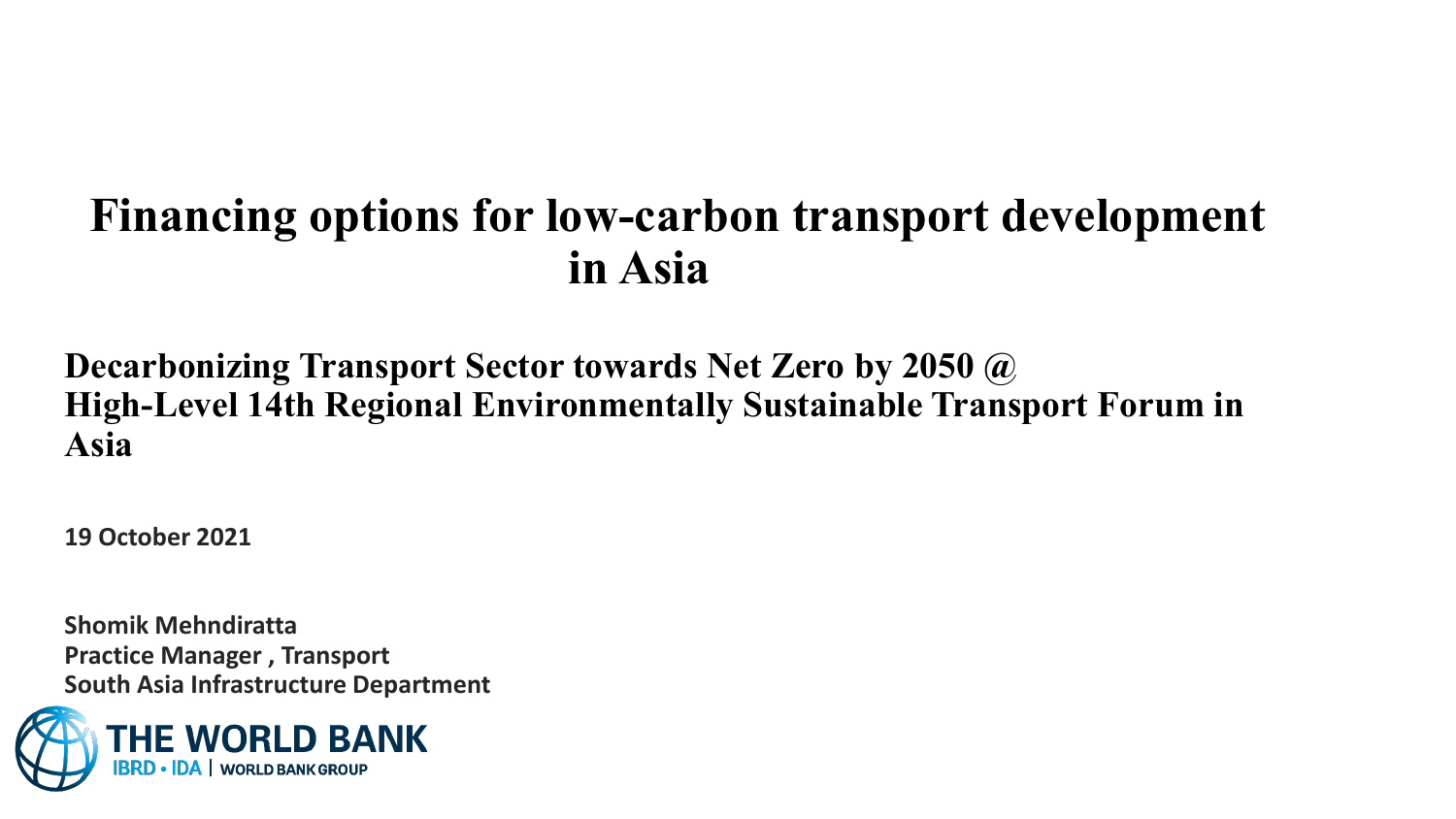### **Inadequate urban bus service supply**

Currently, the bus sector in India is lagging behind other modes. It is not developing either in capacity or quality and is losing market share. This is happening throughout India, indicating fundamental problems in the overall framework rather than weaknesses in individual States.





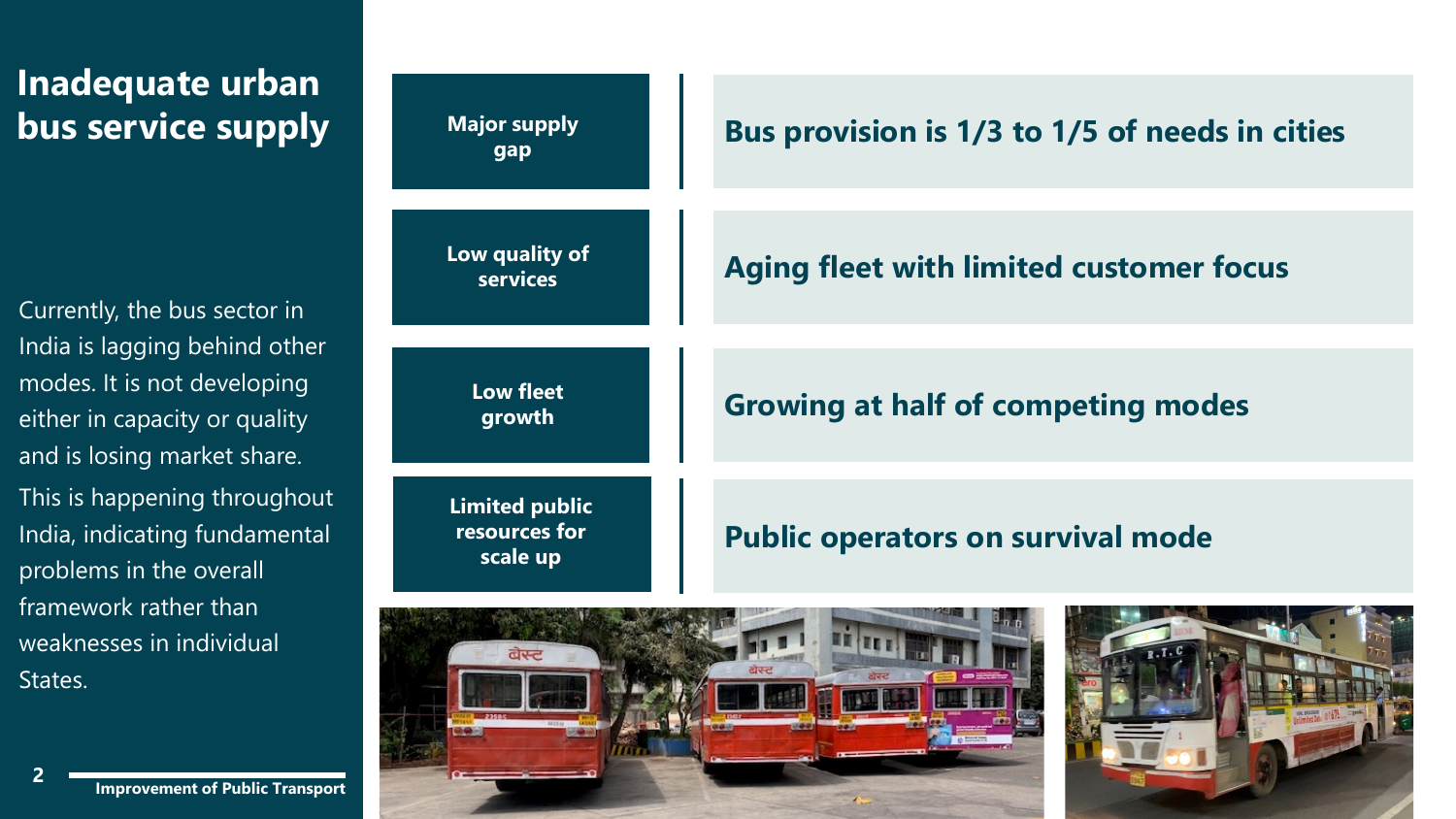### **Potential Impacts in numbers**

A full program that would scale up urban bus service delivery by adding 150,000 buses, would have a large impact across all sustainability metrics.

{a conservative reduction factor of 30% compared to existing average STU ridership value is applied}

**Improvement of Public Transport <sup>3</sup>**

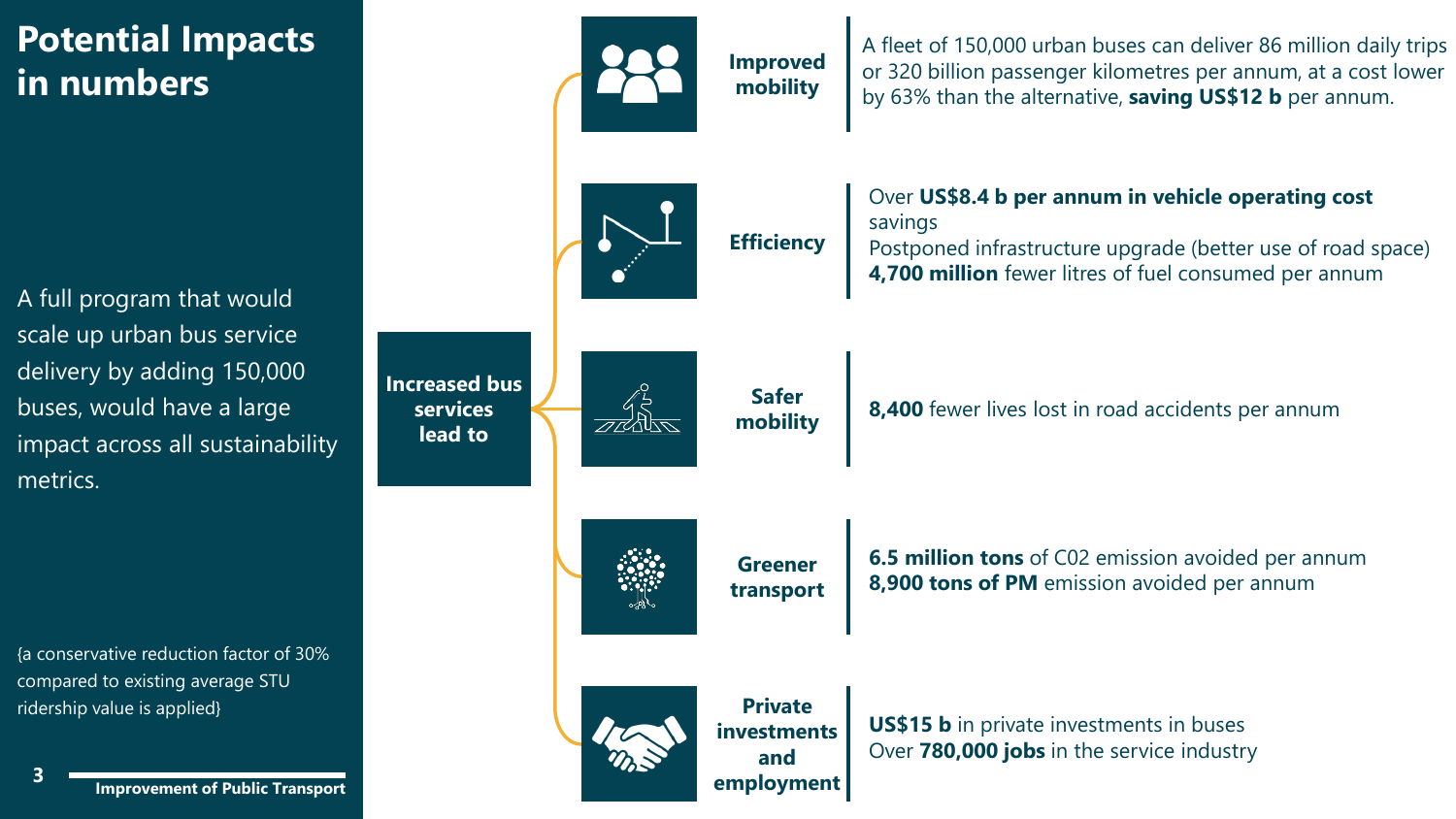#### Key Required Shifts **Refocus from bus purchase to bus services with sustainable funding**

Historically, the dialogue of agencies and operators has focused on the need for more buses. While buses are undersupplied, buying more buses does not address the sustainability question, as bus capital costs are a small percentage of overall lifecycle costs. Sustainability requires a refocus towards bus operations and on the cost of service delivery compared to revenues.

**From CAPEX to OPEX for Urban Bus Operations: Re-focus Financing for Sustainability** 



 $\blacksquare$  Manpower  $\blacksquare$  Bus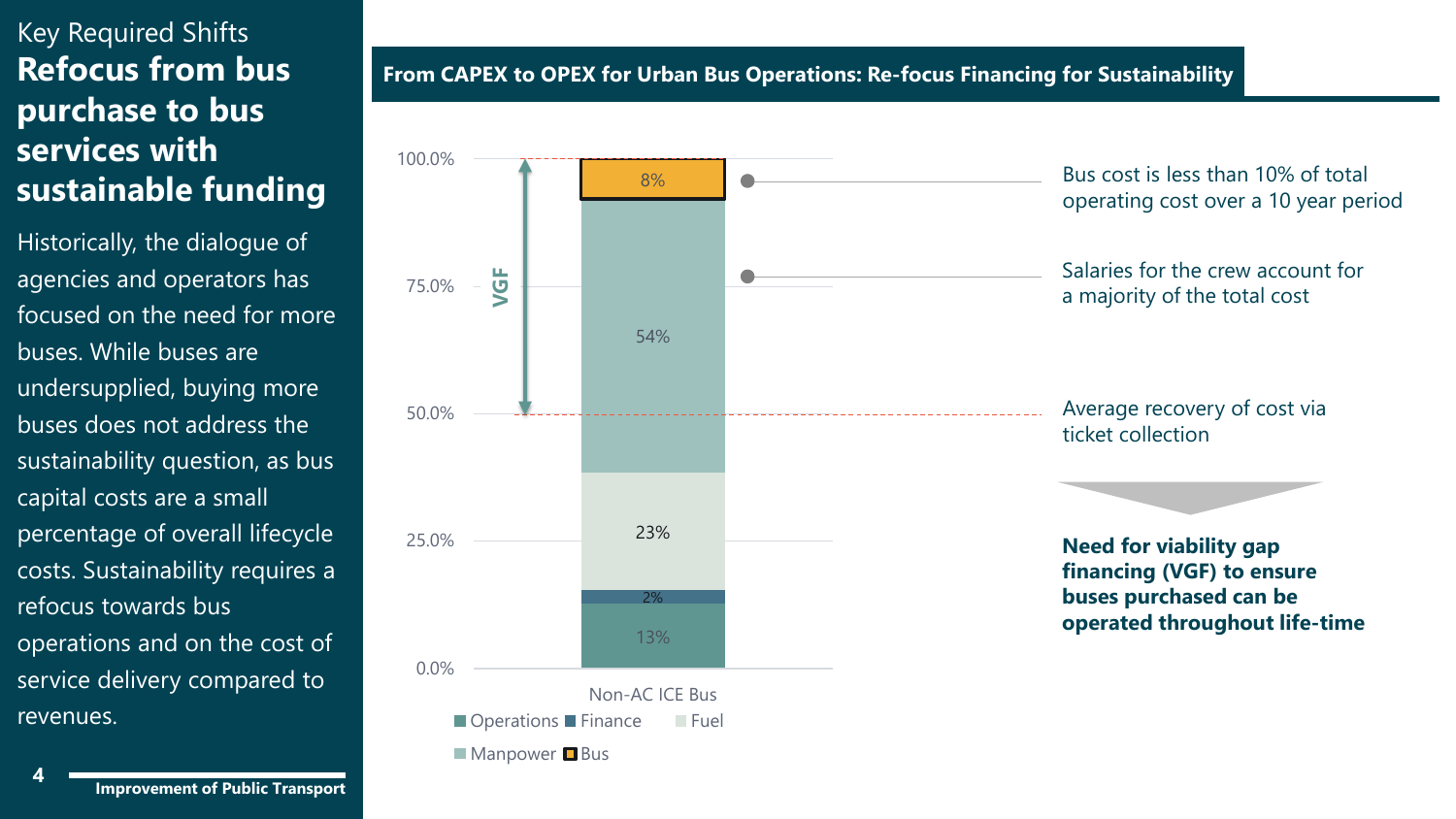### **Roadmap for State Urban Bus Program (SUBP)**

Key questions and process to follow to design an urban bus program and determine the level of support required under a SUBP.

Focus on key requirements: customer needs, economic efficiency and sustainability. **Define the vision** for the State detailing the level and design of bus service to be provided across different tiers of cities

> Evaluate the **mode of delivering bus services**  i.e. share of in-house and outsourced



**3** For in-house operations, **consider efficiency measures** to increase utilization and reduce costs (conductor less - flexwork)

**2**

For outsourced services, **adopt best-in-class practices** to generate private sector interest

**Develop driver availability through training** to align salary increase with inflation



**4** Evaluate **total viability gap funding required** based on cost of achieving vision based on model of delivery



**5 Identify current and new sources of revenue** to balance VGF requirements on a sustainable basis**. If required, iterate on vision and business model**  to achieve balance and finalize **Long Term Funding Mechanism.**



**Announce state policy and program, put in place fare policy,** funding mechanism, State Technical Directorate, arms-length arrangements with STU; and empower cities**.**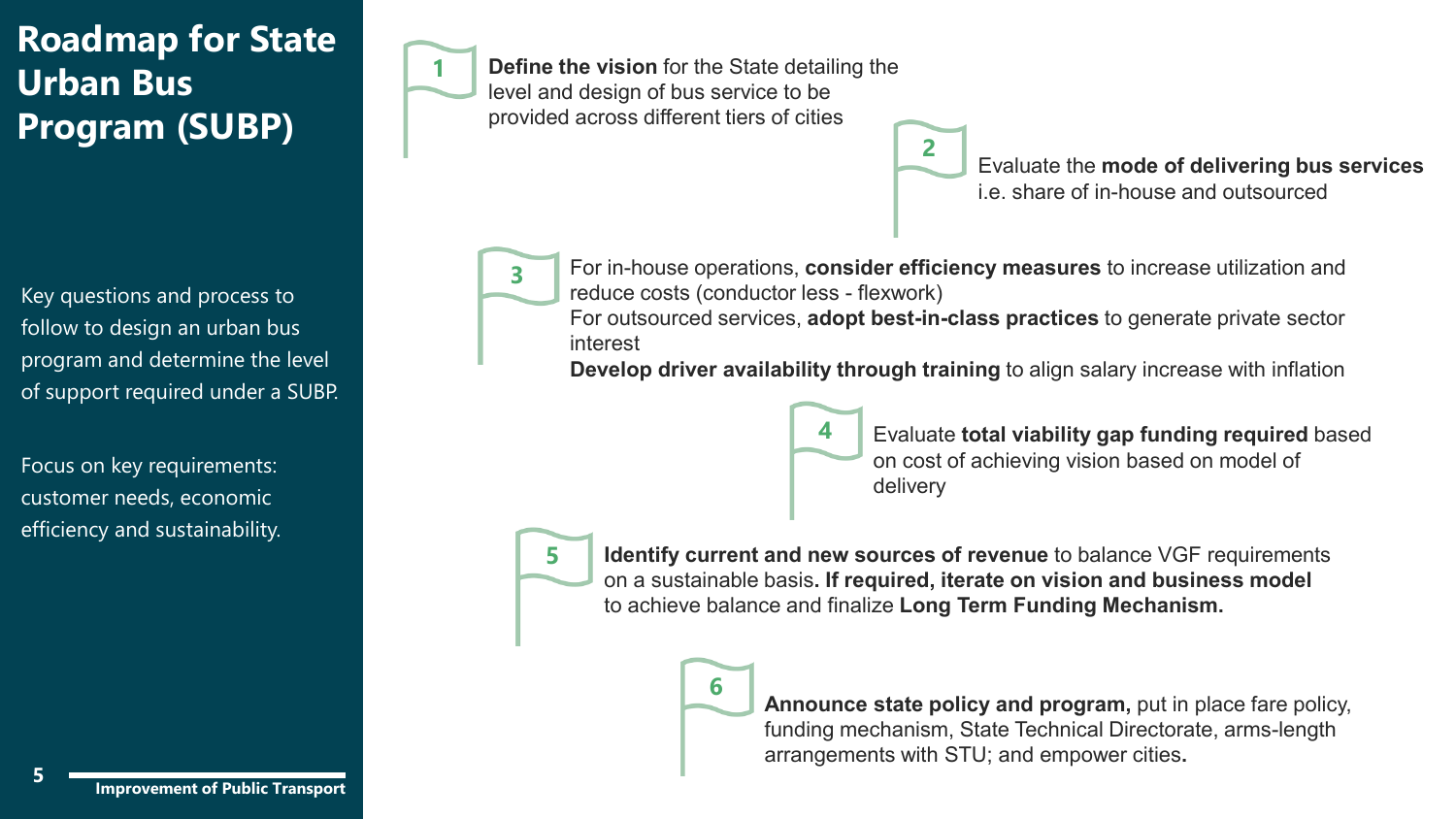# **Opportunity from bus to e-bus**

|                                              | Impact of adding 1000 Urban buses                                                                                                                           | Impact of adding 1000 e-buses                                                            |
|----------------------------------------------|-------------------------------------------------------------------------------------------------------------------------------------------------------------|------------------------------------------------------------------------------------------|
|                                              |                                                                                                                                                             |                                                                                          |
| <b>Improved mobility</b>                     | 600,000 daily trips or 2 billion passenger kilometres per<br>annum, at a cost lower by 63% than the alternative,<br>>> saving users INR5600 cr for 10 years | Similar but not impacted by future fuel price increase                                   |
|                                              |                                                                                                                                                             |                                                                                          |
| <b>Efficiency</b>                            | Postponed infrastructure upgrade (better use of road space)<br>310 million fewer litres of fuel consumed for 10 years                                       | Save 600 million litres of fuel over 10 years [AC option]                                |
|                                              |                                                                                                                                                             |                                                                                          |
| <b>Safer</b><br>mobility                     | 560 fewer lives lost in road accidents for 10 years                                                                                                         | Similar                                                                                  |
|                                              |                                                                                                                                                             |                                                                                          |
| <b>Greener transport</b>                     | 400,000 tons of C02 emission reduction over 10 years<br>590 tons of PM emission reduction over 10 years                                                     | 600,000 tons of CO2 emission reduction over 10 years<br>[including grid] [AC option]     |
|                                              |                                                                                                                                                             |                                                                                          |
| <b>Private investments and</b><br>employment | <b>INR700 cr</b> in private investments in buses<br>Over 5,200 jobs in the service industry                                                                 | <b>INR1600 cr</b> in private investments in buses and accelerate<br>industry development |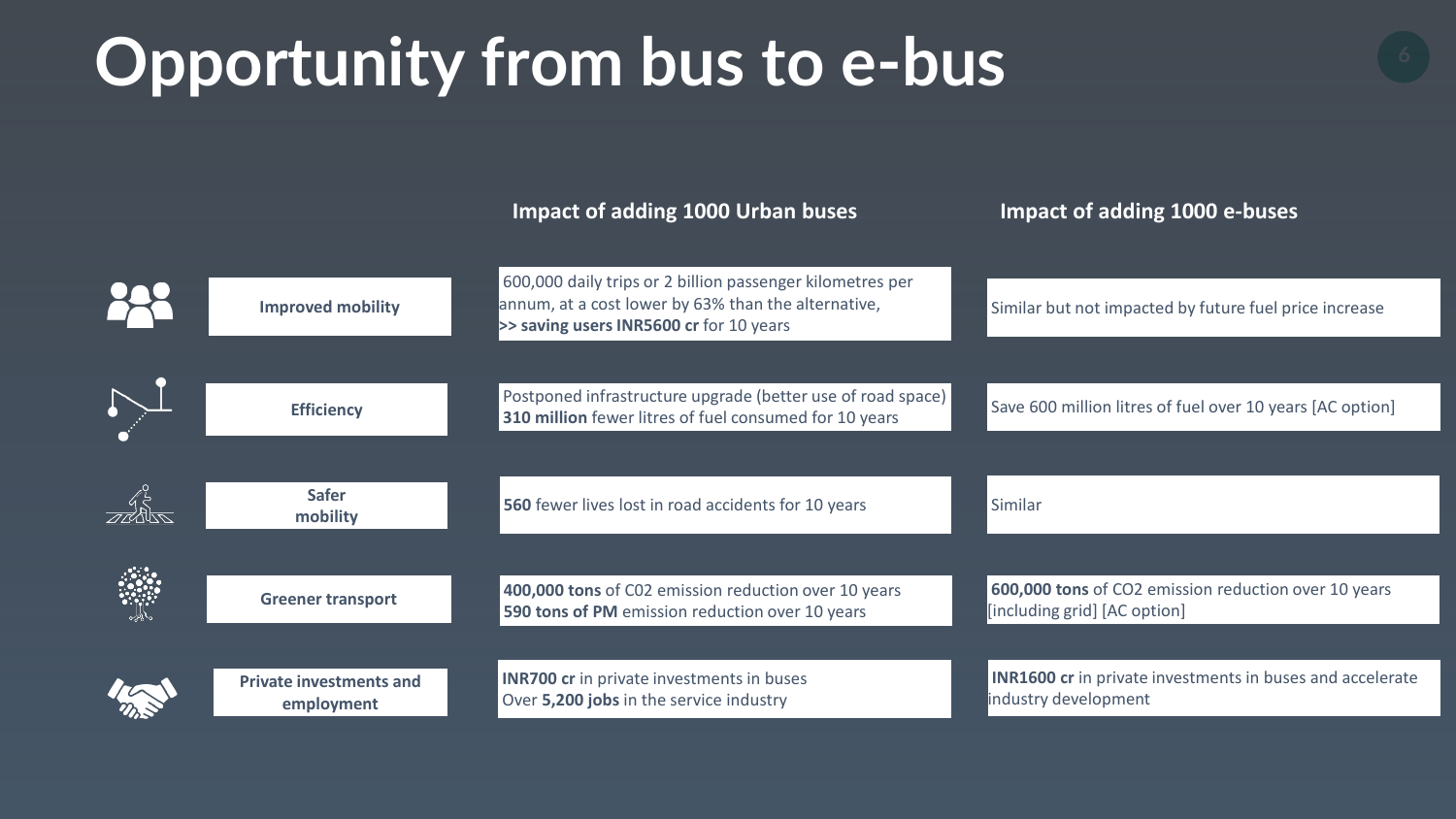# **Challenge**

Addressing the viability gap for urban buses INR14.6 per km



Urban bus services by STU ran an average deficit of INR 14.6 per km pre COVID ex interest (CIRT 2017- 2018)

Beyond the CAPEX Support, OPEX Support is needed

Min INR1 Crore per bus (real term)

70,000 km\*10 year\*15INR

#### Addressing TCO GCC gap between electric and diesel buses INR13 per km



Estimated GCC Cost for 70,000 km per year intracity

\*Value varies (Spoctech/Steer 2021)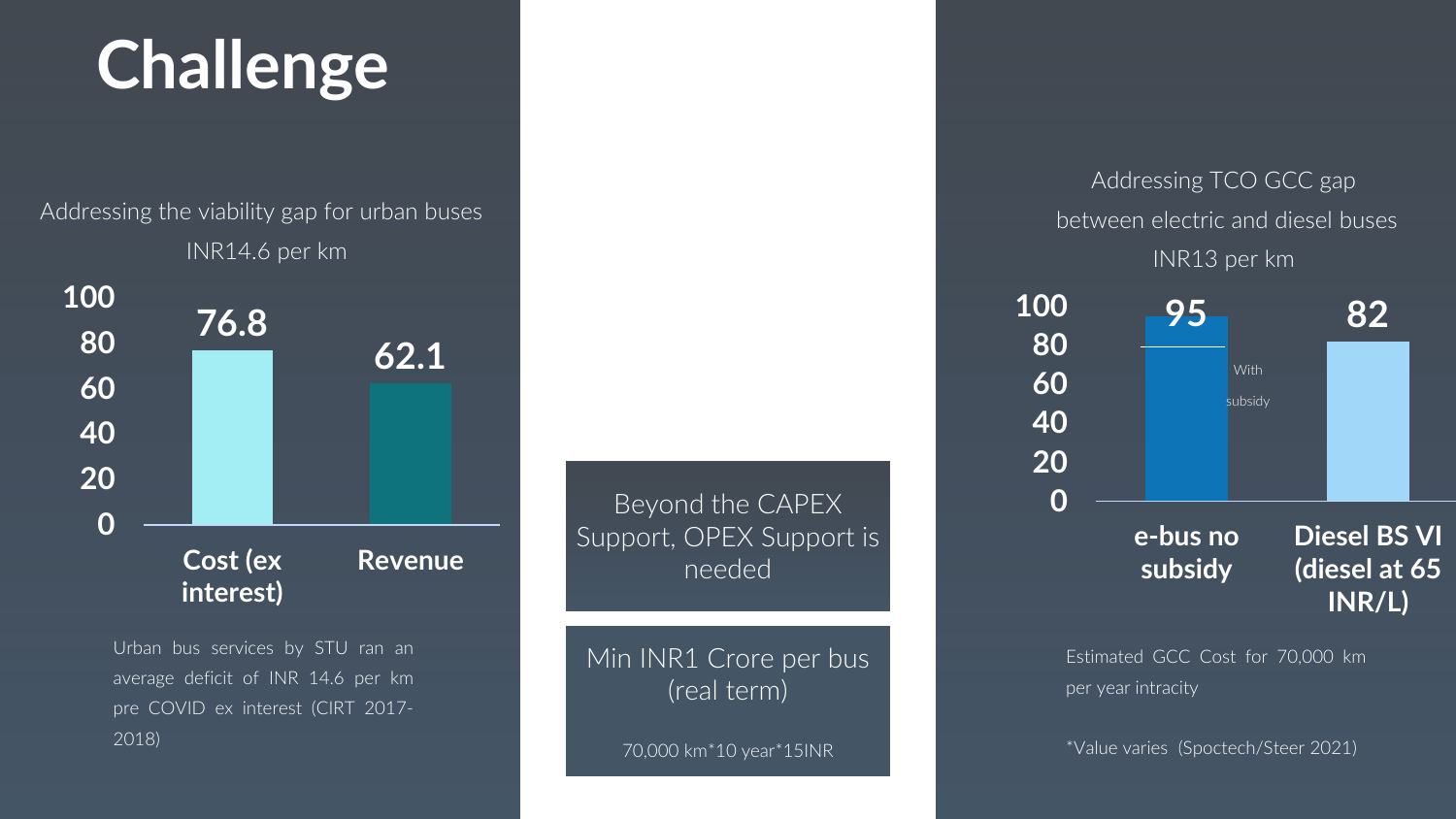## **Unlocking E-Bus through bankable solutions**





*Leverage the detailed work by World Bank Group and address those in up to lighthouse cities at scale prior to replication*

Key Assumptions: [to be tailored for each city]

Average daily distance travelled is assumed to be 200 km per day (347 days per year) For EVs, no road registration fee is assumed for computation of EVs FAME-II incentive of INR 20,000 per kWh of battery capacity is taken into consideration State Govt incentive of upto INR 10,000 per kWh of battery capacity is taken into consideration Debt to equity ratio of 80:20 is assumed with post tax ROE of 14% and interest rate of 10% MCA+ and Unbundled, Revenue+ based on World Bank (2021)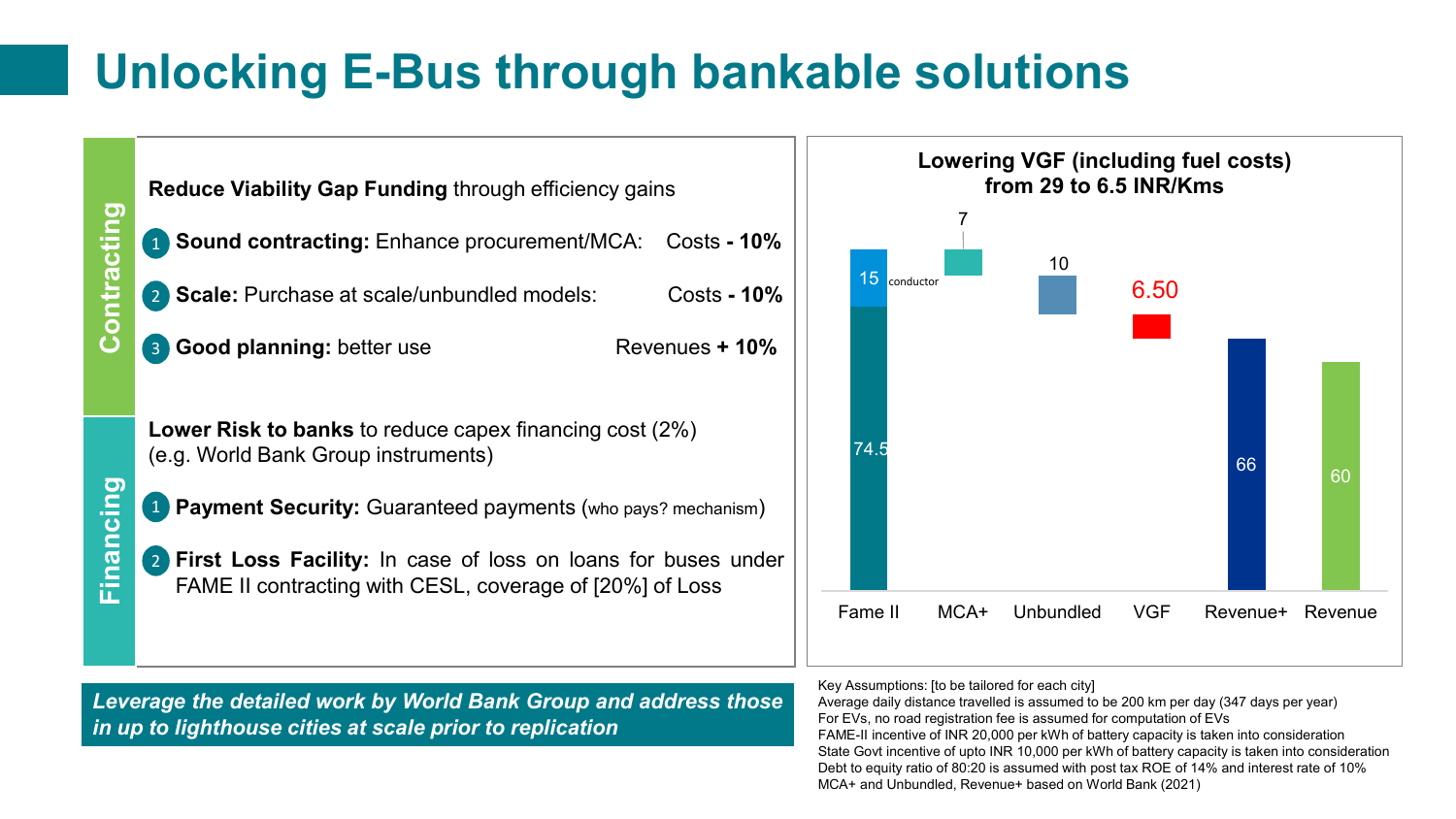### WBG POTENTIAL SUPPORT

### FROM WHAT TO HOW TO

**PROCUREMENT & CONTRACT POLICY/ REGULATORY INSTITUTIONAL FINANCIAL** Technical assistance to set up procurement and contract management system Transaction advisory support to the Authority / State Government Pilot e-bus program using early-stage development product Technical assistance in policy formulation and system development (vision for mobility, sector funding, effective procurement) at scale; policy lending Technical assistance for Institutional Capacity Building Payment Guarantees Assurance to enable Private Sector Participation (especially for GCC, Leasing type of models) Support to viability gap funding contribution where Private Sector Participation, funding and contracting is in place Risk sharing facilities and guarantees to enhance commercial bank support to e-bus rollout Soft loans for infrastructure development / upgradation Support to development of Green Funds, Equity and debt financing to private sector (IFC only) Sub-sovereign lending (IFC only)